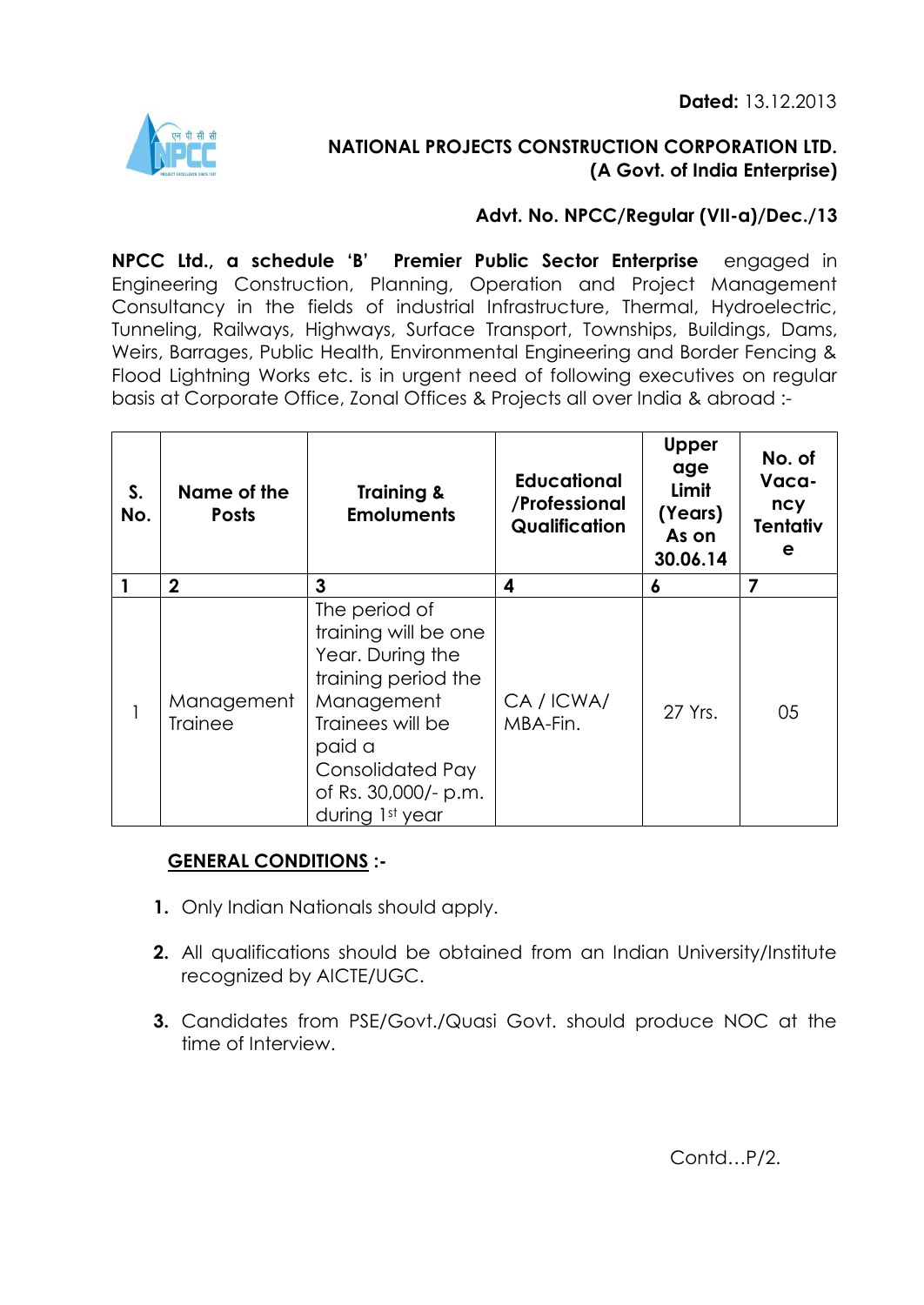- **4.** Wherever CGPA/OGPA or grading system in a degree is awarded; equivalent percentage of marks should be indicated in the application form as per norms adopted by the University/Institute. The candidate will have to produce a copy of these norms with respect to his/her university/institute at the time of interview. Final Year students have to indicate the marks secured upto the previous semester.
- **5.** Depending on response and requirement, the management reserves the right to amend/relax/cancel/modify/alter the recruitment /selection process/eligibility conditions, if need so arises at any time without notice or assigning any reason whatsoever.
- **6.** Outstation candidates called for interview will be paid single travel expenses incurred by them not exceeding 3rd AC Railway fare to & fro from the place of their correspondence (within India) as mentioned in their applications with shortest route on production of receipt/Tickets only.
- **7.** All appointments in the Corporation will be subject to the selected candidate being found medically fit by the Corporation's medical officer/board for the post(s) for which they have been selected. Where there is no Corporation's certified doctor, medical examination will be conducted by an approved Government hospital/medical board, as may be indicated in the Offer Letter.
- **8.** Candidates are informed that here submission shall not give them any right to be called for interview/selection and NPCC reserves the right not to fill up any or all the posts notified at its discretion and vacancies may also be increased/decreased purely depending upon organizational requirements.
- **9.** The candidates will be called for selection based on self certified information furnished by them. They should produce the supporting documents, in original, at the time of Interview failing which such candidates will not be permitted to appear for the interview and Travelling Allowance will not be reimbursed.
- **10.**If the SC/ST/OBC/PWD Certificate has been issued in a language other than English/Hindi, the candidates will be required to submit a self certified translated copy of the same either in English or Hindi.

Contd…P/3.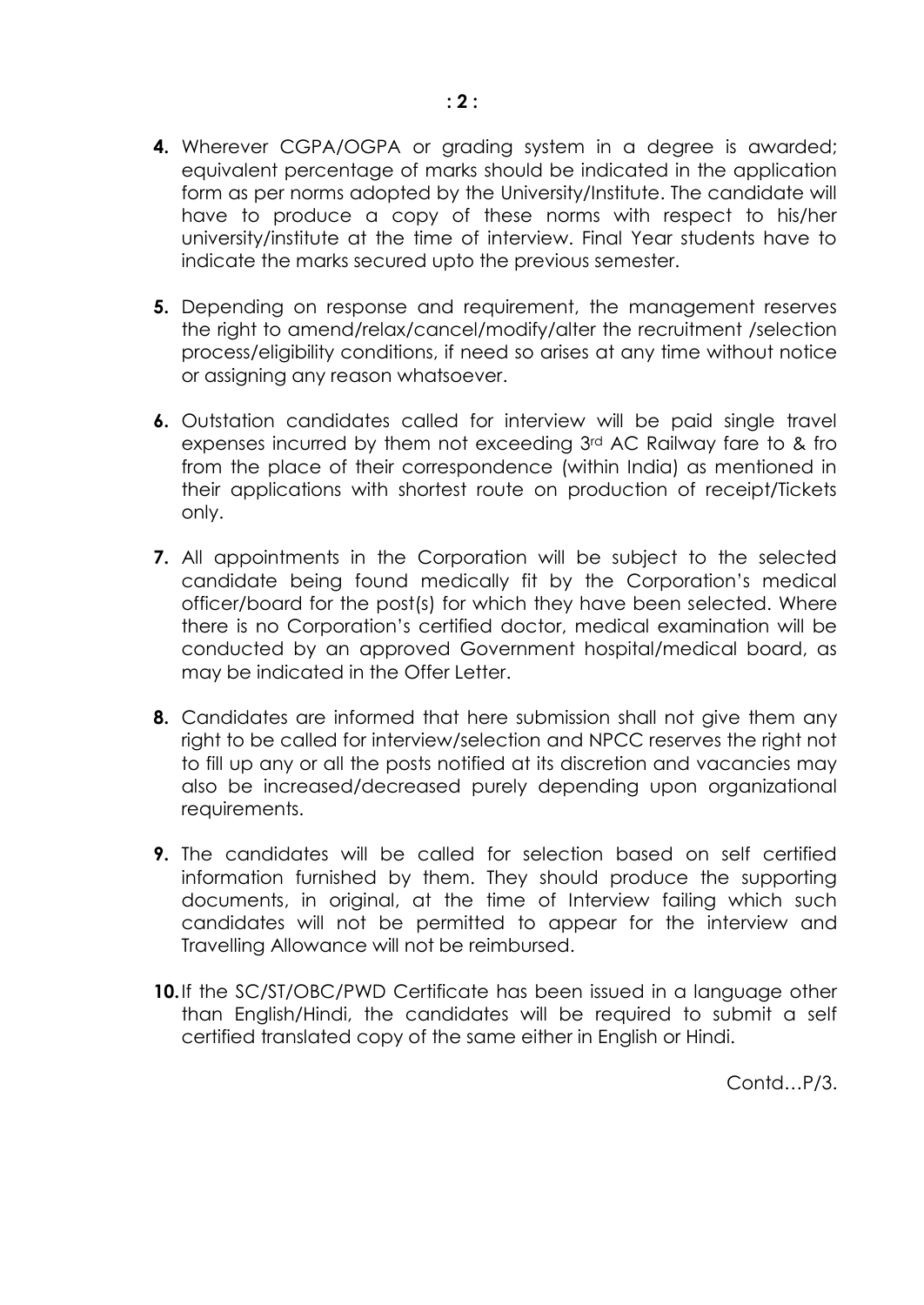- **11.**Candidature of a registered candidate is liable to be rejected at any stage of recruitment process or after recruitment or on joining, if any information provided by the candidate is false or is not found to be in conformity with eligibility criteria mentioned in the advertisement.
- **12.**Candidates who have already deserted/resigned from their appointment in NPCC Limited will not be considered.
- **13.**Cut off date for determining the maximum age shall be as on 30/06/2014.
- **14.**Method of Selection : It is proposed to recruit fresh / experienced CA/ICWA/MBA(Fin.) in Executive Cadre as Management Trainee. Candidates will be shortlisted based on Personal Interview. The list of candidates short listed for Personal Interview will be available in our website [www.npcc.gov.in](http://www.npcc.gov.in/) and also communicated to the candidates through email/speed post.
- **15.**Service & Agreement Bond: Selected candidates while joining the post of Management Trainee will be required to execute a Service Agreement Bond for a total value of Rs.1,00,000/- to serve the Corporation for a minimum period of three years after completion of Training.
- **16.**Training & Probation: Candidates selected for the above posts will be required to undergo, on the job training, for a period of one year. On successful completion of one year training period they shall be absorbed in E-1 Grade as Dy. Manager in their respective discipline at various works/related assignment in respective fields in pay scale of Rs.16400-40500 (IDA) and shall be placed under probation of one year.
- **17.**Selected candidates joining as Management Trainee in NPCC are required to undergo training/work in any Unit/Area/Place situated in India and Abroad under the control of NPCC Limited.
- **18.**Candidates selected may be posted at any of the Projects of NPCC any where in India/abroad.

Contd…P/4.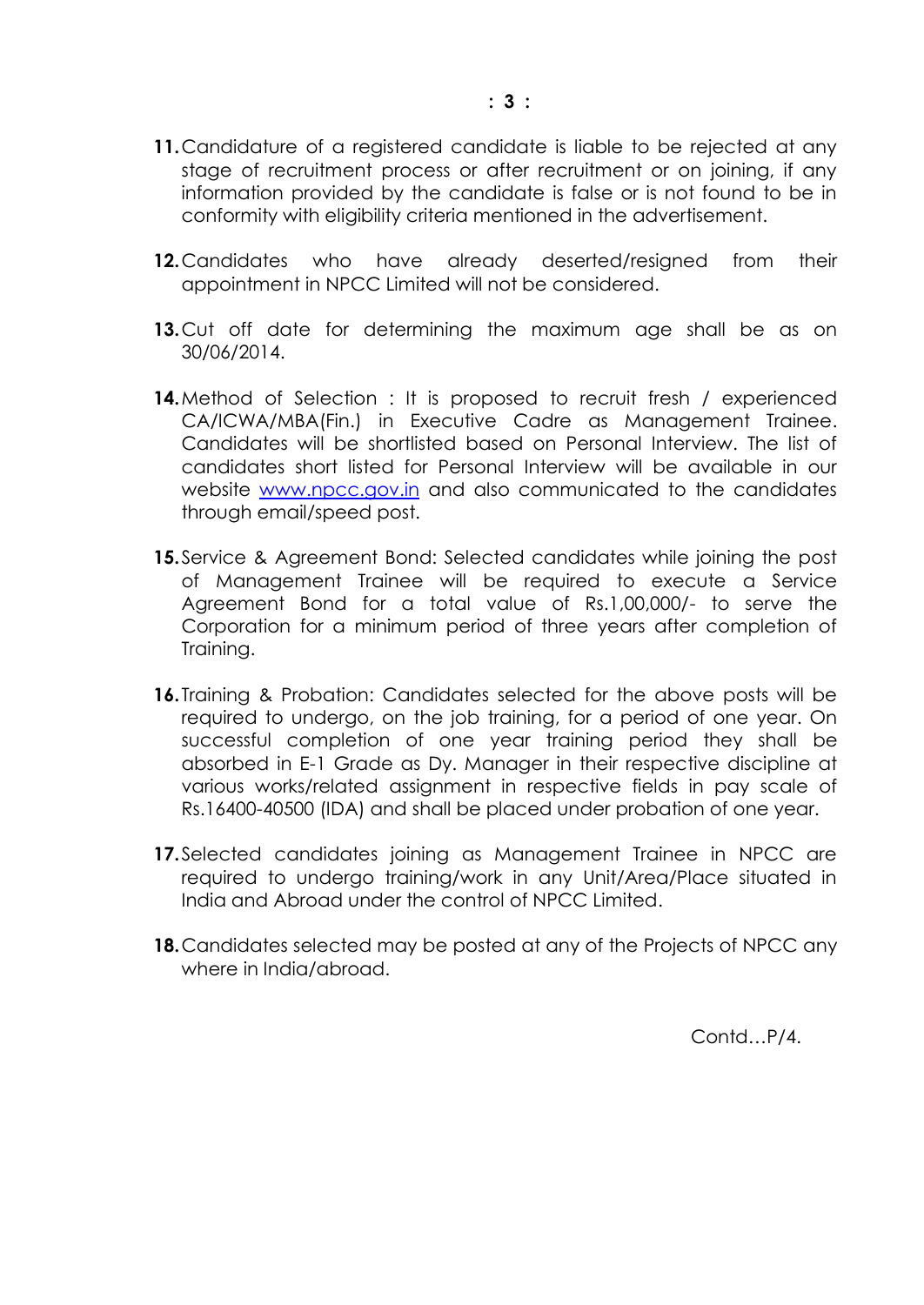- **20.**Upper age limit is relaxed by 5 years for SC/ST, 3 years for OBC (Non-Creamy Layer), and PWD & Ex-Servicemen as per Govt. of India rules.
- **21.**The OBC Candidates who belong to "Creamy Layer" are not entitled for concession admissible to OBC category and such candidates have to indicate their category as General/UR. The OBC (Non-Creamy Layer) candidates are required to submit requisite certificate in the format prescribed by Government of India and from a Competent Authority issued in the Current year. Further, OBC (Non-Creamy Layer) candidates will have to give a self-undertaking indication that they belong to OBC (Non-Creamy Layer) category also at the time of Interview.
- **22.**Persons with Disabilities are required to furnish Medical Certificate in relation to their disability from Medical Board of an approved Government Hospital.
- **23.**Category (SC/ST/OBC/PWD) once filled in application form will not be changed and no benefit of other category will be admissible later on. The reserved category candidates are required to submit requisite certificate in the format prescribed by Government of India and issued by the Competent Authority.
- **24.** In Case any Ambiguity/Dispute arises on account of interpretation in Hindi Version, English version will prevail.
- **25.**Please do not send any original documents/ Certificates.

### **26.How to Apply:**

a) All applications must accompany Non-refundable Application Fees of Rs.500/-for General & OBC candidates in the form of Demand Draft/ Banker Cheque only with the validity of three months drawn in favour of "NPCC Ltd" payable at Faridabad (Haryana). In case of SC/ST candidates, application fee will be Rs.125/- only. Payment of application fee in the form of cheque is not acceptable & liable to be rejected. Please mention your name, address & post applied for on the reverse of D.D.

Contd…P/5.